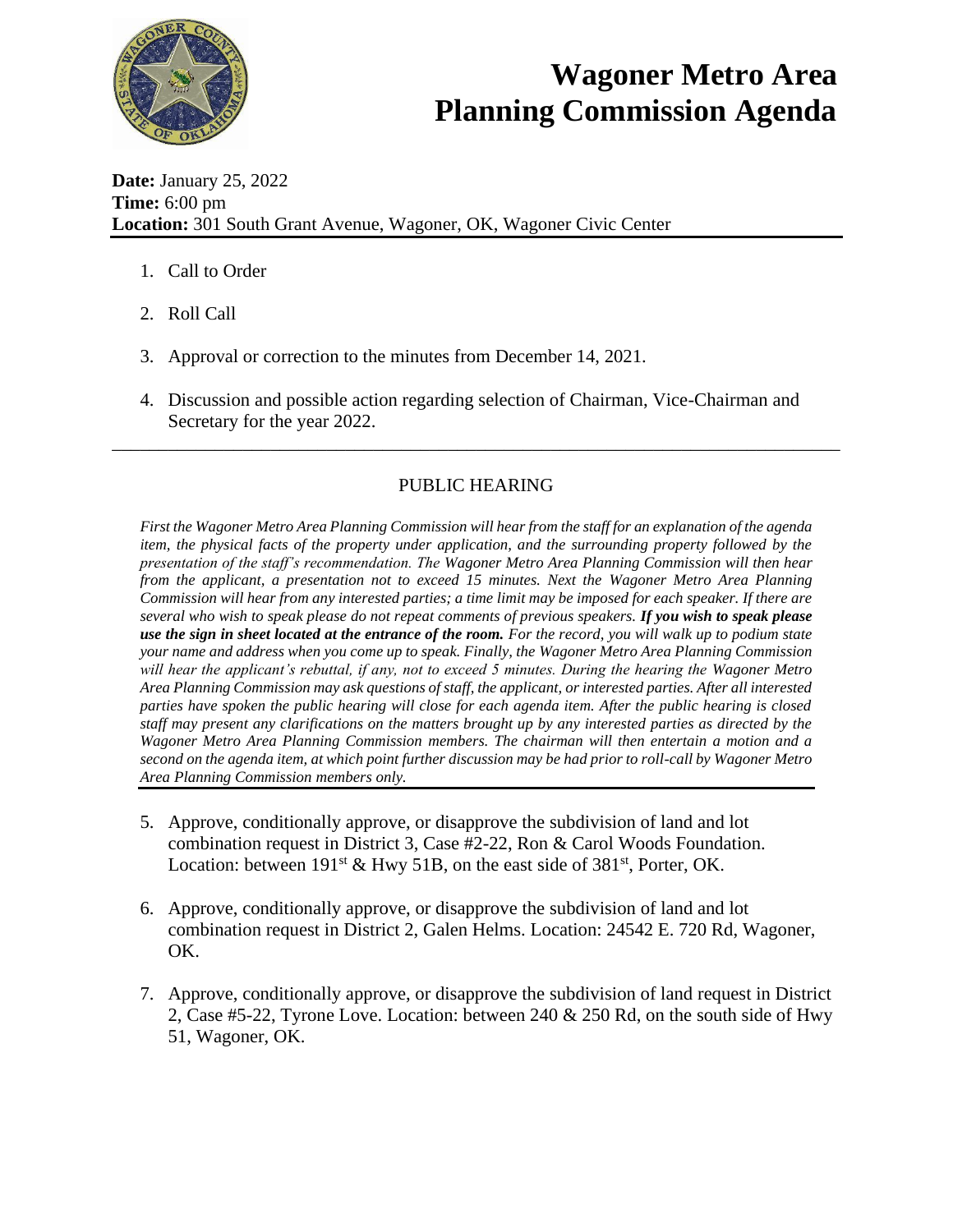

## **Wagoner Metro Area Planning Commission Agenda**

- 8. Approve, conditionally approve, or disapprove the subdivision of land request in District 2, Case #6-22, Gertrude Oakley. Location: east of 330 Rd, on the north side of 740 Rd, Wagoner, OK.
- 9. Approve, conditionally approve, or disapprove the zoning map amendment and subdivision of land request in District 3, WCZ #53-21, Claude Howe. Location:46549 E.  $211<sup>th</sup>$  St. So., Porter, OK.
- 10. Approve, conditionally approve, or disapprove the zoning map amendment request in District 2, WCZ #54-21, Jim Helm. Location: 24377 E. 740 Rd, Wagoner, OK.
- 11. Approve, conditionally approve, or disapprove the zoning map amendment and subdivision of land request in District 2, WCZ #1-22, Wade Rousselot. Location: southeast corner of  $49<sup>th</sup>$  St. E. & Hwy 251A, Wagoner, OK.
- 12. Approve, conditionally approve, or disapprove the zoning map amendment request in District 3, WCZ #2-22, Joshua Rule. Location: 20940 S. 381<sup>st</sup> E. Ave., Porter, OK.
- 13. Approve, conditionally approve, or disapprove the zoning map amendment request in District 3, WCZ #3-22, Tara Ellis. Location: 36291 E. 291<sup>st</sup> St. So., Coweta, OK.
- 14. Approve, conditionally approve, or disapprove the zoning map amendment request in District 2, WCZ #5-22, Russell & Patty Honea. Location: 73031 S. 230 Rd, Wagoner, OK.
- 15. Old business
	- a. Approve, conditionally approve, or disapprove the Preliminary and Final Plat of Powell Estates in District 3. Location: south of  $141<sup>st</sup>$  St., on the west side of  $257<sup>th</sup>$ E. Ave., Coweta, OK.
	- b. Approve, conditionally approve, or disapprove the code amendment investigation for the Wagoner Metropolitan Area Planning Commission to include the Subdivision Regulations, specifically an update to the general organization of the document, platting process, and engineering requirements.
- 16. New business
	- a. Information item and possible discussion Public notice of the start of public review of a proposed change to Re: *Imagine Wagoner, the City of Wagoner Comprehensive, Future Land Use Intensity Matrix,* located on page 61.